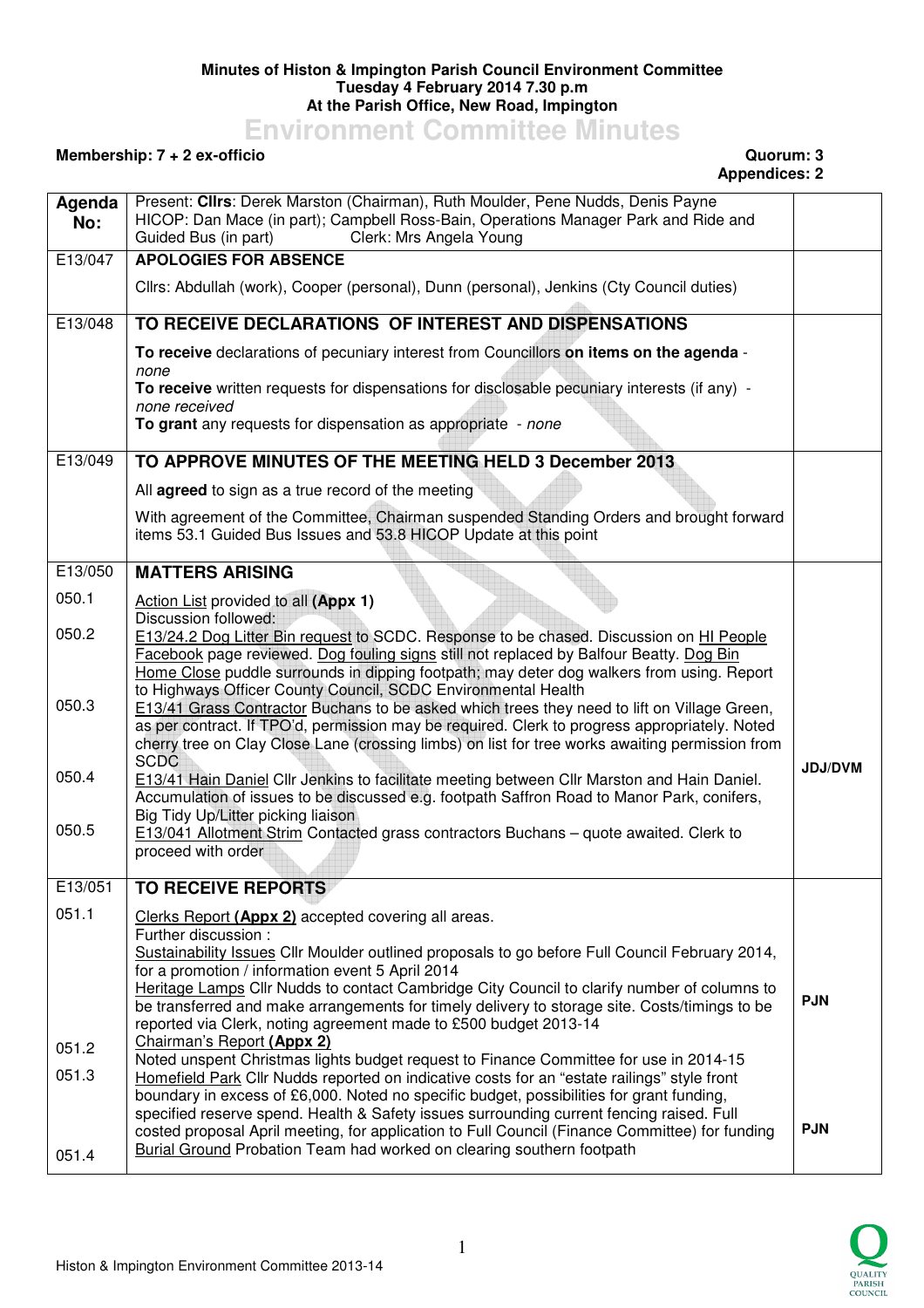| 051.5   | Tree Warden Report (Appx 2)                                                                                                                                                         |                 |
|---------|-------------------------------------------------------------------------------------------------------------------------------------------------------------------------------------|-----------------|
|         | Further discussion on:                                                                                                                                                              |                 |
|         | 85a Station Road, Impington Meeting attended with Hanover Housing representative, SCDC<br>and contractors. SCDC to be asked for update on solutions to tree problems discussed      |                 |
| 051.6   | Footpath Officer (Appx 2)                                                                                                                                                           |                 |
|         | "Sheep Field" - resident reported issues with encroachment onto footpath. Clerk to investigate                                                                                      | <b>DVM</b>      |
|         | status of footpath and report to Cllr Marston in order that a site meeting can be arranged                                                                                          |                 |
| 051.7   | Allotments Officer (Appx 2) Problems with site security reported. New lock fitted. Quotes                                                                                           |                 |
|         | awaited for clearance work. Plotholder requested to remove trampoline from Gatehouse Road                                                                                           |                 |
|         | allotments                                                                                                                                                                          |                 |
| 051.8   | Village Green                                                                                                                                                                       |                 |
|         | Whyatts Fair confirmed hire for 2014<br>$\bullet$                                                                                                                                   |                 |
|         | Advertising Policy on Green - deferred<br>$\bullet$<br>Hemerocallis lilies - request to plant FOC by local businesses. Noted Working Party likely                                   |                 |
|         | to meet February/March to clear out "thatch". Clerk to refer to Ecology officer at SCDC for                                                                                         |                 |
|         | advice. Members felt they could not agree to an advertising notice, perhaps an                                                                                                      |                 |
|         | information board may be more appropriate                                                                                                                                           |                 |
|         | Mitigation work on Brook Noted Drainage Task and Finish Group to look at issue with                                                                                                 | <b>Drainage</b> |
|         | SCDC Watercourse Officer.                                                                                                                                                           | T&F             |
|         |                                                                                                                                                                                     |                 |
| E13/052 | <b>TO RECEIVE/APPROVE</b>                                                                                                                                                           |                 |
| 052.1   | Quotes for 3 areas of garden maintenance in Histon & Impington War Memorial roses, Sec 52                                                                                           |                 |
|         | Land Windmill Lane, Clay Street - Normanton Way                                                                                                                                     |                 |
|         | No further quotes yet forthcoming. Clerk delegated to consider best value for new season and                                                                                        |                 |
|         | accept appropriately. If decide to proceed with current grass contractors, noted efforts could                                                                                      | H&S             |
|         | continue to find alternative dedicated contractor in parallel. Health & Safety Officer to visit<br>Windmill Lane garden to check Health & Safety status of footpath and report back | <b>Officer</b>  |
| 052.2   | Quotes for War Memorial Clean                                                                                                                                                       |                 |
|         | Cllr Nudds declared interest in one Contractors - works with spouse. 3 quotes received,                                                                                             |                 |
|         | varying in specification and completeness of work required, ranging from £1450 (partial work                                                                                        |                 |
|         | not re-lettering) to £2405 (complete package). Following debate proposed Cllr Marston,                                                                                              |                 |
|         | seconded Cllr Payne and agreed to accept quote from Colin Hall in sum of £2405 + VAT. This                                                                                          |                 |
|         | based on completeness of response; previous knowledge of site and job; suggested approach<br>in line with previous recommendation for correct treatment.                            |                 |
|         |                                                                                                                                                                                     |                 |
| E13/053 | <b>OTHER ITEMS AND CORRESPONDENCE</b>                                                                                                                                               |                 |
| 053.1   | Campbell Ross-Bain Standing Orders suspended (taken at start of meeting). Operations                                                                                                |                 |
|         | Manager Guided Bus outlined issues of interest to Committee. Discussion particularly on:                                                                                            |                 |
|         | • Litter                                                                                                                                                                            |                 |
|         | - Absence of litter bins, emptying issues re. access                                                                                                                                |                 |
|         | • Defects<br>- County Council need to give specific permission for working on Busway, from a safety                                                                                 |                 |
|         | point of view                                                                                                                                                                       |                 |
|         | - Bam Nuttalls given opportunity to fix defects. If not WS Atkins/Skanska assess value of                                                                                           |                 |
|         | defects, legal claim then made                                                                                                                                                      |                 |
|         | - Dropped beams dealt with                                                                                                                                                          |                 |
|         | • Drainage                                                                                                                                                                          |                 |
|         | - Infills removed to monitor water into that area                                                                                                                                   |                 |
|         | • Maintenance Track                                                                                                                                                                 |                 |
|         | - Apologies for contractor work at Copse blocking access and damaging tree - in future let<br>Campbell Ross-Bain know immediately of problem. Paving slabs had slipped causing      |                 |
|         | accidents meaning tarmac required                                                                                                                                                   |                 |
|         | Planting Scheme and Maintenance<br>$\bullet$                                                                                                                                        |                 |
|         | - Campbell Ross-Bain to check schedule re. meadow site at Gatehouse Road - not yet                                                                                                  |                 |
|         | implemented                                                                                                                                                                         |                 |
|         | - Possibility of in-house work in future                                                                                                                                            |                 |
|         | - "Blocks" had been temporary. Campbell Ross-Bain to investigate putting in banks and                                                                                               |                 |
|         | removing blocks/covering with soil<br>- Ivy as a way of mitigating weak areas                                                                                                       |                 |
|         | - Wildflowers in verges felt to be an asset                                                                                                                                         |                 |
|         |                                                                                                                                                                                     |                 |